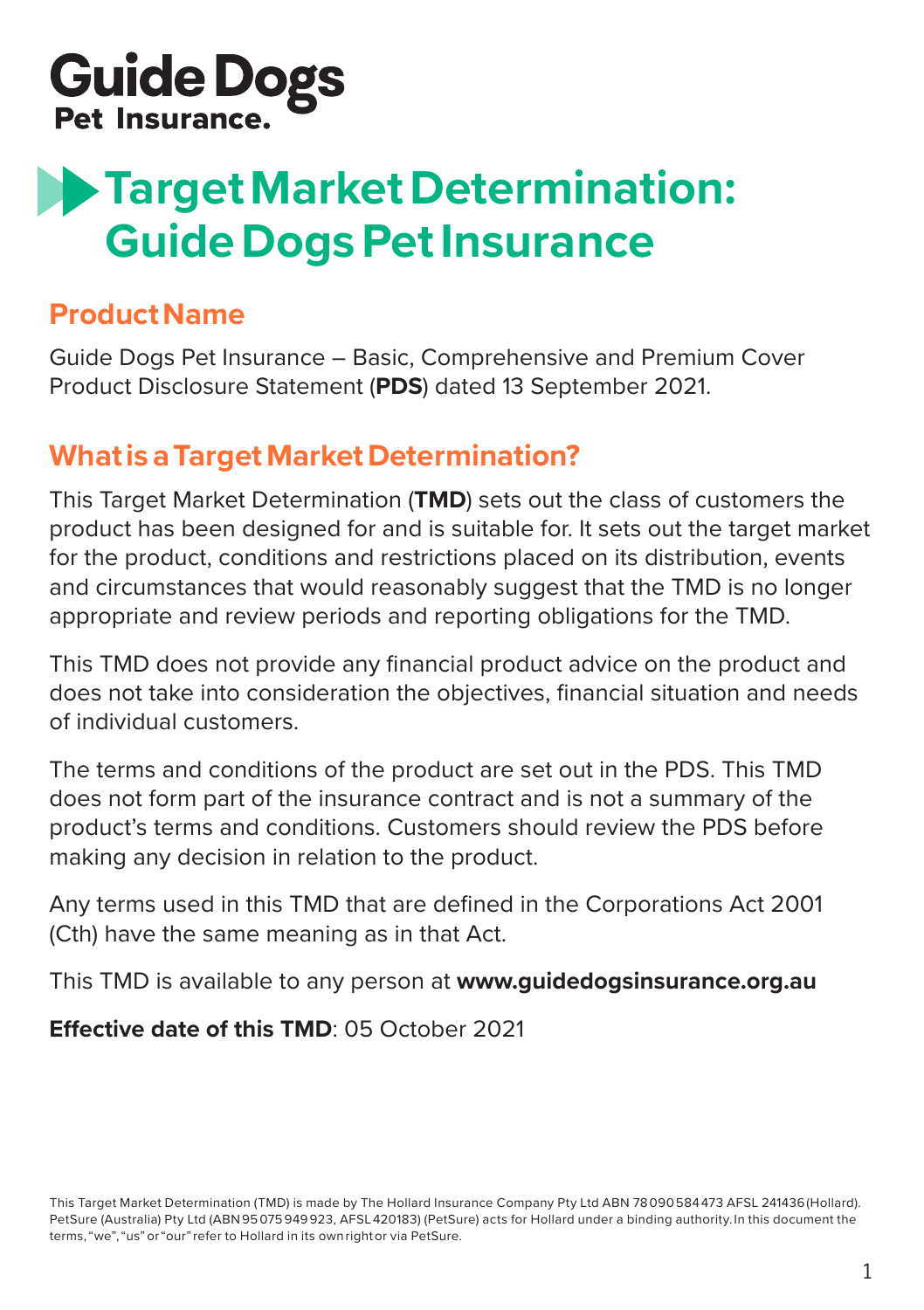## **Product description and key attributes**

The product has been designed for people who want different choices of cover towards eligible veterinary expenses experienced by pet cats or dogs. The product has 3 levels of cover. These are briefly described below:

|                             | <b>Basic Care</b>                                                                                             | <b>Comprehensive Care</b>          | <b>Premium Care</b>               |
|-----------------------------|---------------------------------------------------------------------------------------------------------------|------------------------------------|-----------------------------------|
| <b>Cover Type</b>           | Cover for both specified accidental injuries and illnesses                                                    |                                    |                                   |
| <b>Benefit Percentage</b>   | Up to 75% of eligible<br>vet bills                                                                            | Up to 80% of eligible<br>vet bills | Up to 85% of eligible<br>vetbills |
| <b>Annual Benefit Limit</b> | Up to \$15,000<br>peryear                                                                                     | Up to \$15,000<br>per year         | Up to \$20,000<br>per year        |
| Sub-limits                  | Some condition related sub-limits apply to conditions such as tick paralysis<br>and cruciate ligament surgery |                                    |                                   |
| Option(s)                   | Nil                                                                                                           | Nil                                | Routine Care                      |

Other key attributes of this product include:

- Third Party Liability Cover for validated Guide Dogs. The claim benefit limit is \$1 million and there is a \$500 excess per property damage claim;
- this product does not intend to provide comprehensive cover for any preventative care costs and general pet maintenance costs like grooming and pet food;
- this product cover is subiect to annual limits, sub-limits, terms, conditions and exclusions. Examples of key exclusions include waiting period exclusions at the inception of a new policy and coverage exclusions for chronic pre-existing conditions.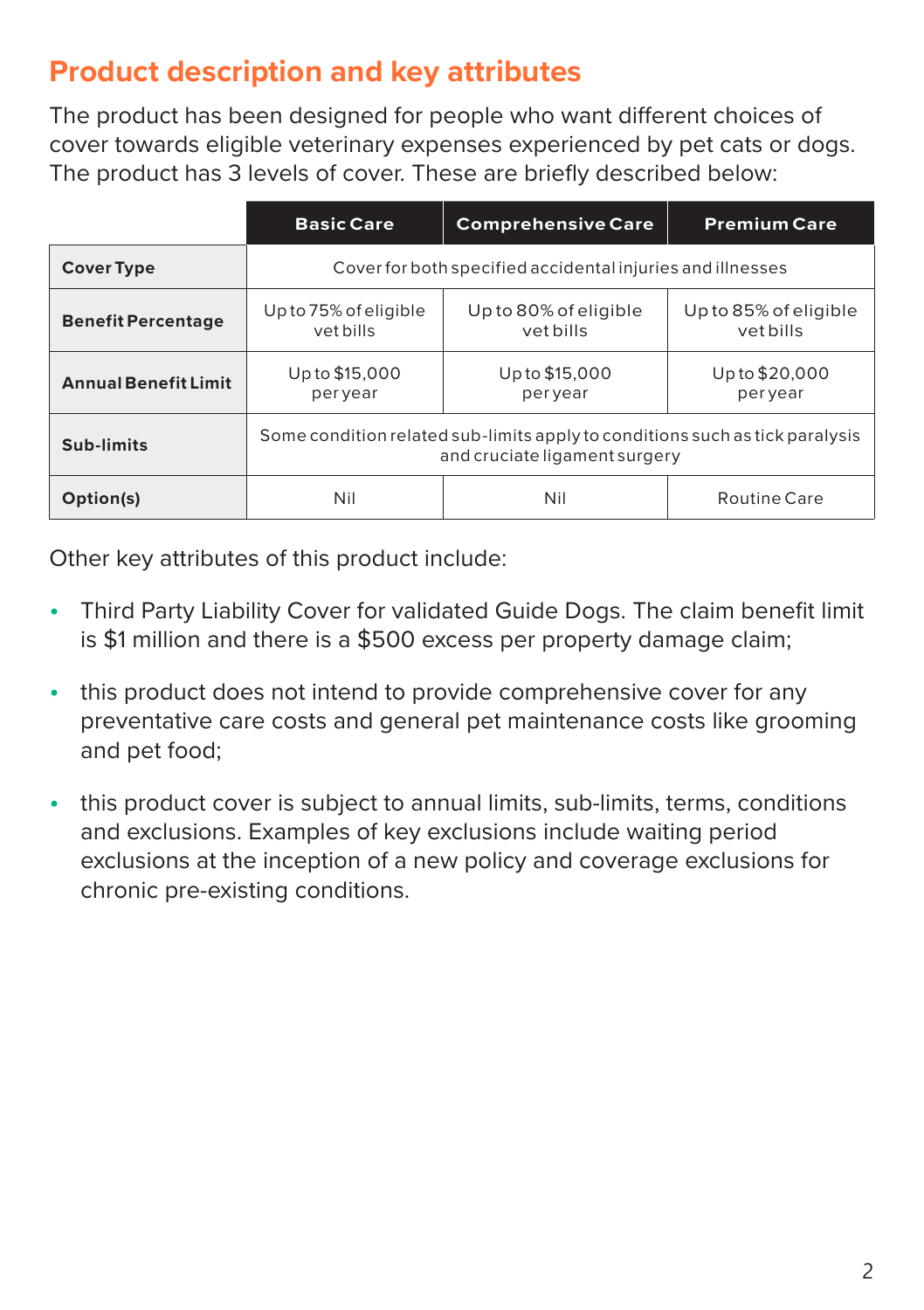## **Likely objectives, financial situation and needs of customers in the target market**

The likely objectives, financial situation and needs of customers in the target market is contribution towards eligible veterinary expenses, to help ensure their pet can receive appropriate treatment and to reduce the cost to the customer of that treatment.

#### **Target market for the product**

The overall target market for the product applies to all levels of covers available. Each level of cover also has its own target market within the overall target market.

| Who this product may be suitable for                                                                                                                                                                                                                                                                                                                                                                           | Who this product may not be suitable for                                                                                                                                                                                                                                                                                                                                                                                                  |  |
|----------------------------------------------------------------------------------------------------------------------------------------------------------------------------------------------------------------------------------------------------------------------------------------------------------------------------------------------------------------------------------------------------------------|-------------------------------------------------------------------------------------------------------------------------------------------------------------------------------------------------------------------------------------------------------------------------------------------------------------------------------------------------------------------------------------------------------------------------------------------|--|
| A person is in the target market for this product<br>if they:<br>have a domestic dog, cat or hybrid that is<br>legally available in Australia;<br>want cover towards the costs associated<br>with specified accidental injuries that their<br>pet may experience, such as injury suffered<br>as a result of a motor vehicle accident, burn<br>or electrocution and traumatic ligament or<br>tendon injury; and | A person will not be in our target market if they:<br>have a pet which has sustained chronic<br>٠<br>pre-existing conditions which are likely to<br>require ongoing veterinary treatment and<br>the customer is seeking coverage for these<br>treatment costs; or<br>want to cover the costs of treatment for<br>×.<br>illnesses or accidents not covered by<br>this policy, or other maintenance costs<br>associated with pet ownership. |  |
| a degree of financial cover for costs<br>associated for treating a range of illnesses,<br>such as cancer treatments and other<br>temporary and chronic conditions; or<br>have a registered guide dog and want cover<br>for death or bodily injury to another person<br>or loss or damage to another person's<br>property caused by their registered quide<br>dog.                                              |                                                                                                                                                                                                                                                                                                                                                                                                                                           |  |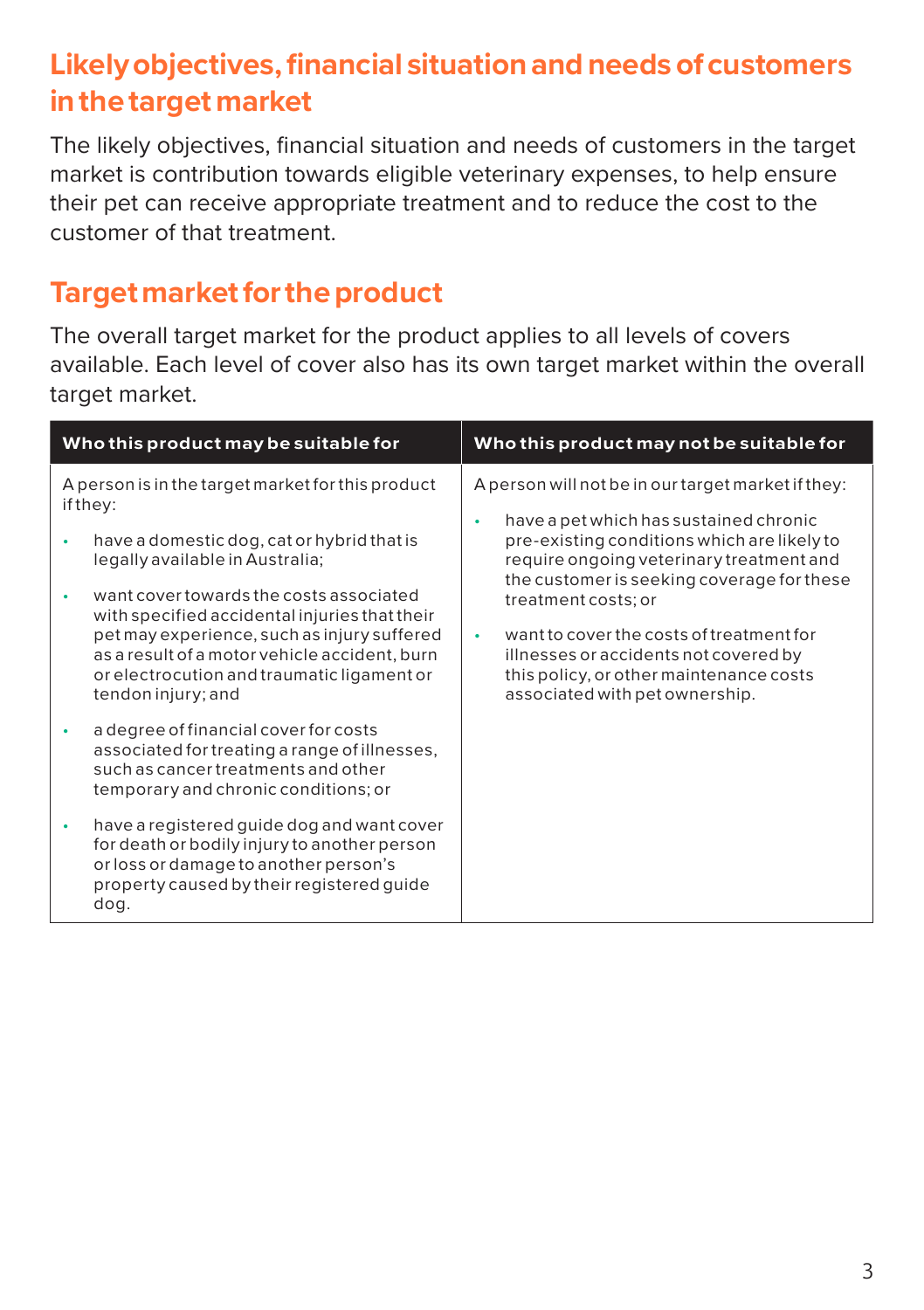#### **Target market for each level of cover**

In addition to the overall target market, these additional parameters apply based on the level of cover chosen.

# **Basic Care (specified accidental injury and illness)**

| Who this level of cover may be suitable for                                                                                                                            | Who this level of cover may not be<br>suitable for                                                      |  |
|------------------------------------------------------------------------------------------------------------------------------------------------------------------------|---------------------------------------------------------------------------------------------------------|--|
| A person is in our target market for this level of<br>cover if they want:                                                                                              | A person will not be in our target market for this<br>level of cover if they:                           |  |
| a degree of financial cover for costs<br>associated for treating a range of illnesses,<br>such as cancer treatments and other<br>temporary and chronic conditions; and | do not want sub-limits to apply for treatment<br>for tick paralysis or cruciate ligament<br>conditions. |  |
| 75% of their eligible veterinary expenses<br>covered up to \$15,000 per policy period.                                                                                 |                                                                                                         |  |

## **Comprehensive Care (specified accidental injury and illness)**

| Who this level of cover may be suitable for                                                                                                                            | Who this level of cover may not be<br>suitable for                                                      |  |
|------------------------------------------------------------------------------------------------------------------------------------------------------------------------|---------------------------------------------------------------------------------------------------------|--|
| A person is in our target market for this level of<br>cover if they want:                                                                                              | A person will not be in our target market for this<br>level of cover if they:                           |  |
| a degree of financial cover for costs<br>associated for treating a range of illnesses,<br>such as cancer treatments and other<br>temporary and chronic conditions; and | do not want sub-limits to apply for treatment<br>for tick paralysis or cruciate ligament<br>conditions. |  |
| 80% of their eligible veterinary expenses<br>covered up to \$15,000 per policy period.                                                                                 |                                                                                                         |  |

## **Premium Care (specified accidental injury and illness)**

| Who this level of cover may be suitable for                               |                                                                                                                                                                        | Who this level of cover may not be<br>suitable for                                                      |  |
|---------------------------------------------------------------------------|------------------------------------------------------------------------------------------------------------------------------------------------------------------------|---------------------------------------------------------------------------------------------------------|--|
| A person is in our target market for this level of<br>cover if they want: |                                                                                                                                                                        | A person will not be in our target market for this<br>level of cover if they:                           |  |
|                                                                           | a degree of financial cover for costs<br>associated for treating a range of illnesses,<br>such as cancer treatments and other<br>temporary and chronic conditions; and | do not want sub-limits to apply for treatment<br>for tick paralysis or cruciate ligament<br>conditions. |  |
| ٠                                                                         | 85% of their eligible veterinary expenses<br>covered up to \$20,000 per policy period.                                                                                 |                                                                                                         |  |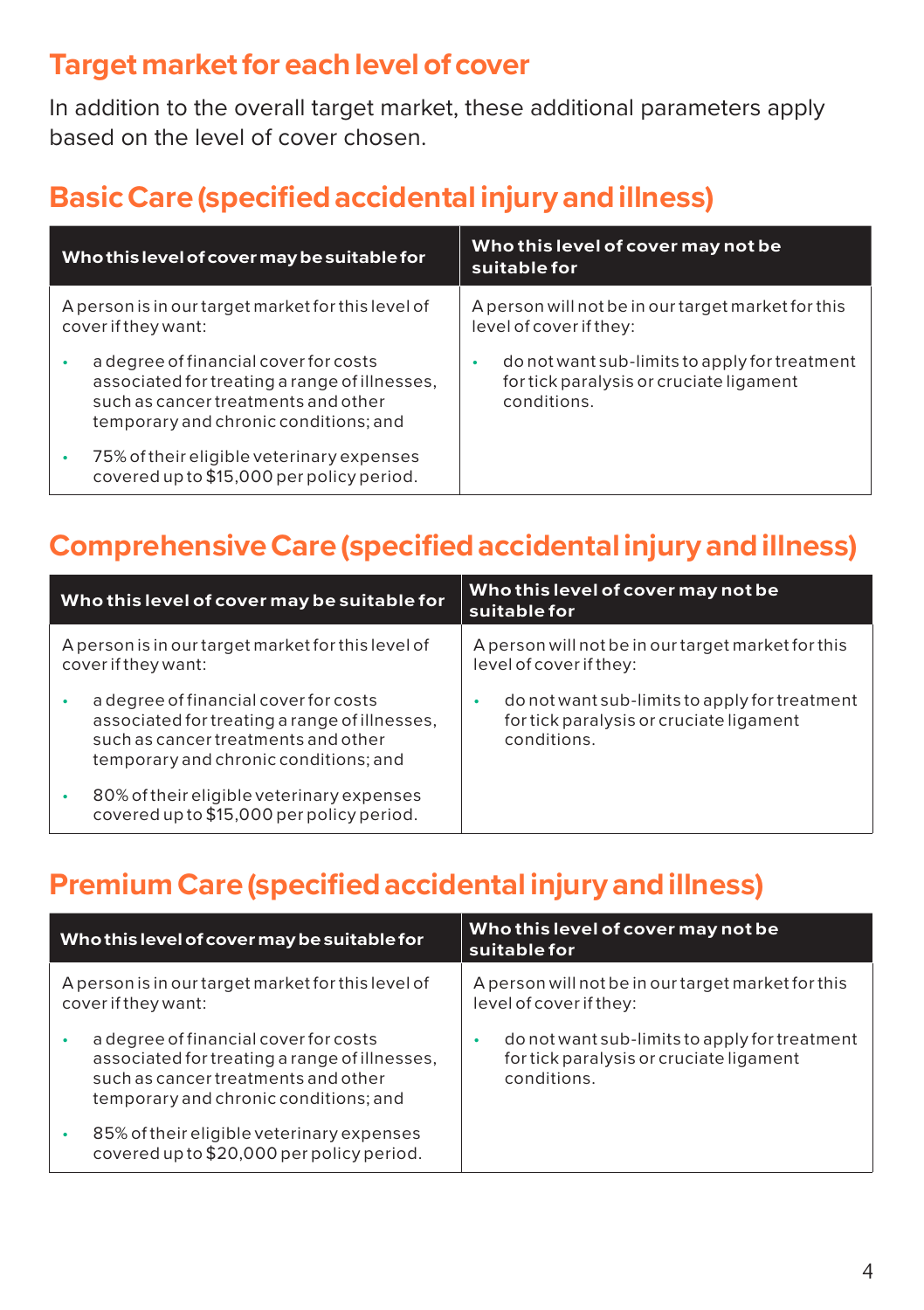# **Option: Routine Care**

| Who this option may be suitable for                                                                                                                    | Who this option may not be suitable for                                                          |  |
|--------------------------------------------------------------------------------------------------------------------------------------------------------|--------------------------------------------------------------------------------------------------|--|
| A person is in the target market for this option if<br>they:                                                                                           | A person will not be in the target market for this<br>option if they:                            |  |
| want a limited amount reimbursed for<br>specified preventative treatments<br>and ownership costs like desexing,<br>microchipping or heartworm control. | do not want reimbursement for these<br>specified preventative treatments and<br>ownership costs. |  |

#### **Consistency between the product and target market**

This product will likely meet the likely objectives, financial situation and needs of the target market because it addresses the needs of customers in the target market to reduce the costs of eligible veterinary expenses.

## **Distribution conditions**

This product is distributed through:

- visiting the website of Guide Dogs Pet Insurance; or
- calling the contact centre of Guide Dogs Pet Insurance; or
- visiting the website or calling the contact centre of a Guide Dogs Pet Insurance authorised distribution partner.

All enquiries made online use a quotation tool which ask the customer to answer a series of questions before finalising a quote. Customers seeking a quote via the phone will be asked a series of questions from a system-based script by a trained operator. The response to these questions will determine if the customer meets our eligibility criteria, which align with our description of the target market set out above. A sale will not progress if these eligibility criteria are not met.

All call centre representatives are provided with adequate training and their sales are routinely monitored by us to ensure that they sell the product only to customers who are in our target market.

We also have arrangements in place with Greenstone Financial Services Pty Ltd (ABN 53 128 692 884, AFSL 343079) (GFS), which in turn has arrangements in place with the Royal Guide Dogs Australia for ensuring that the product is distributed in accordance with this TMD.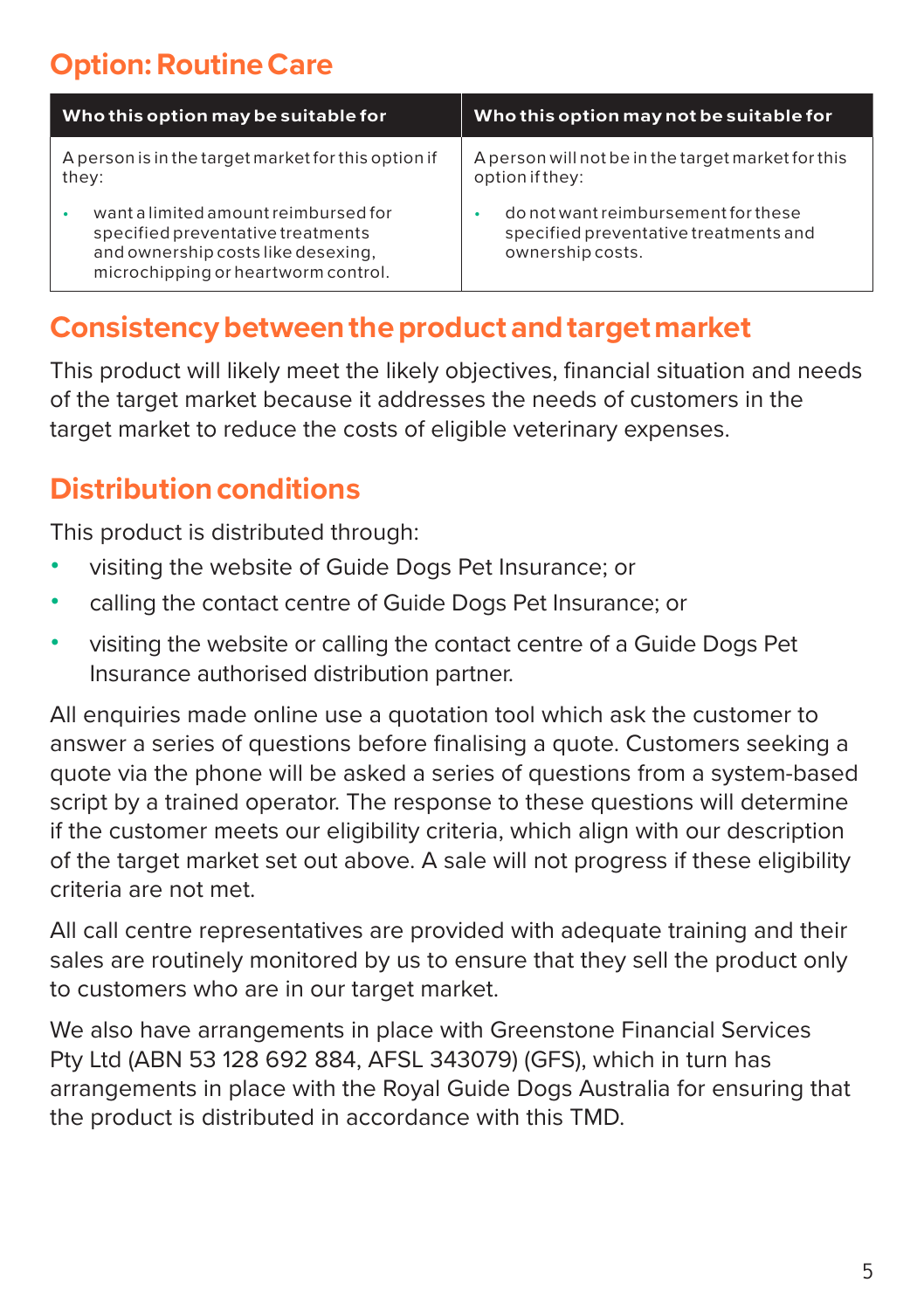### **Reviewing this document**

#### **Periodic review**

We will review this TMD within 24 months from its commencement date and subsequently every 24 months thereafter.

# **Review triggers**

We will also review this TMD if there are events or circumstances that reasonably suggest that the TMD is no longer appropriate. The triggers for this review may arise from:

- any material changes being made to the product coverage, pricing methodology, underwriting or eligibility criteria or its method of claims assessment and settlement;
- any material changes to methods of distribution;
- changes in law or regulatory guidance or industry code which may materially affect the terms of cover or distribution or regulatory feedback or concerns raised to suggest the TMD may no longer be appropriate;
- identification of systemic issues and findings, produced from quality assurance or governance processes, that may indicate an issue with the product or the appropriateness of the TMD;
- any occurrence of a significant dealing outside of the target market:
- compliance incidents and breaches that may indicate an issue with the product and the appropriateness of the TMD; or
- material deviations developing in the customer value metrics that track:
- financial performance of the product;
- product desirability;
	- benefit attained from the product by customers;
	- overall claims experience;
	- number and type of complaints received; and
	- customer feedback received.